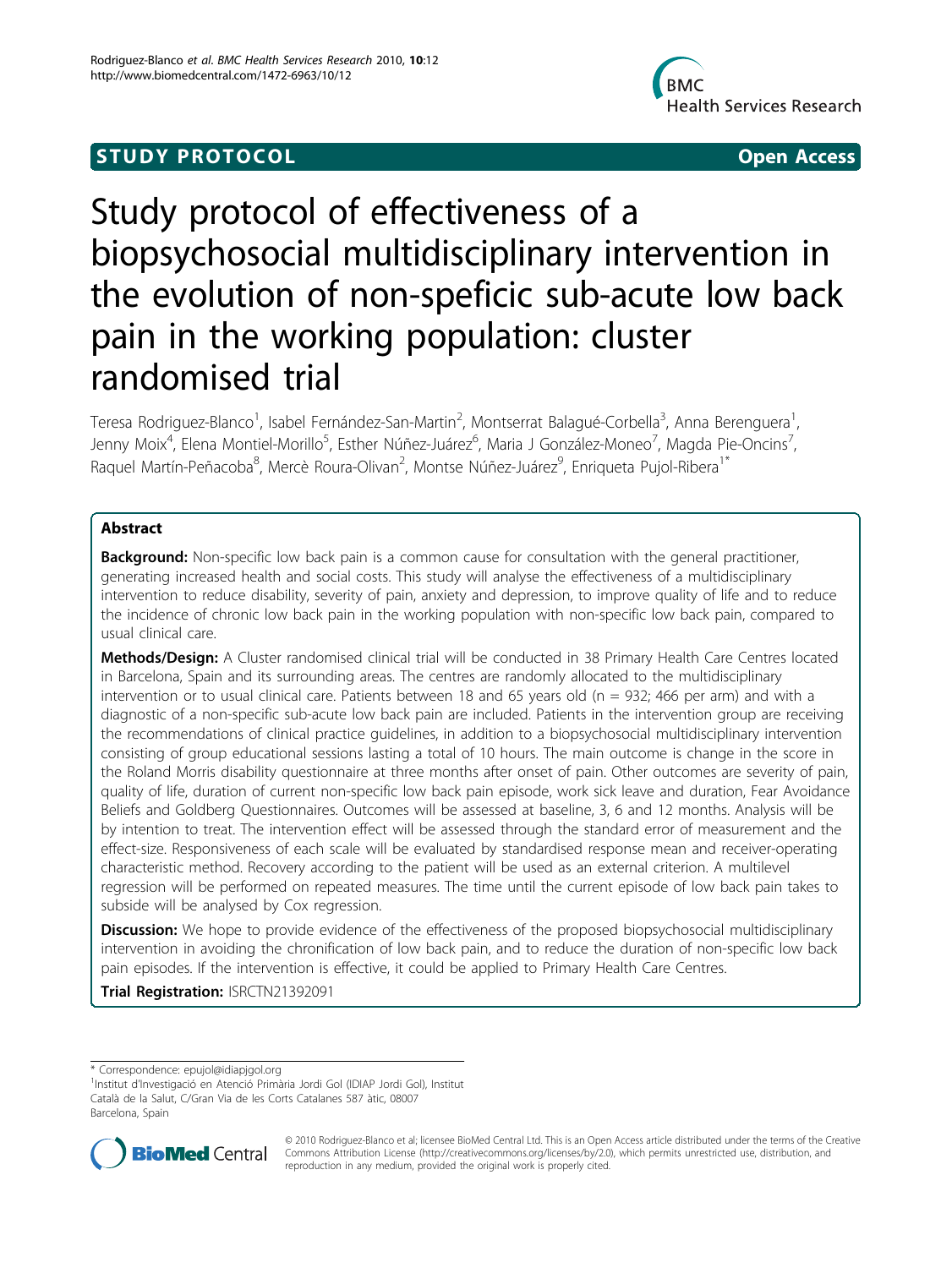#### Background

Low back pain (LBP), in any of its forms (acute, subacute or chronic), is a common and important reason for consultation with the general practitioner (GP). The point prevalence rate of LBP has been estimated as 14.8% in a study carried out in the general Spanish population [\[1](#page-10-0)], while the same study finds a probability of 44.8% of presenting at least one episode of LBP in a period of six months, similar to the annual prevalence of 41% observed in the Dutch population [[2,3\]](#page-10-0).

LBP has an important impact on the performance of daily tasks in individuals who present the condition and on their quality of life. It also has family and social repercussions, which are often ignored [[1,3\]](#page-10-0). It is one of the most frequent causes of absenteeism, estimated at an average of 21.9 days of work sick leave per episode [[4](#page-10-0)]. However, most data related to daily activity come from the field of work and exclude relevant groups such as housewives; thus the consequences of this problem are clearly underestimated [\[1](#page-10-0)].

A study carried out in 36 Primary Health Care Centres (PHCC) in Spain describes the management of a patient with non-specific LBP. Courses of action taken include: 98% of the patients receive pharmacological treatment, 19% some kind of physical therapy and 10% are referred to surgery, while 43% of the patients are assessed through radiological techniques. This study showed that, although management of the patients is consistent with the recommendations based on evidence, after two months of treatment, the pain continued in 37% and had worsened in 10% of patients [[5](#page-10-0)].

Multi-causality of LBP limits, in some cases, the election of an approach strategy which improves symptomatology and obtains effective results. Little is known about effectiveness of primary prevention, both in the general population and in the work place. A systematic revision undertaken by Linton et al [[6\]](#page-10-0), observed that physical exercise alone showed a weak, though consistent, preventive effect. However, the US Preventive Services Task Force [\[7](#page-10-0)] does not find sufficient evidence to support the recommendation for or against postural exercises or modification of risk factors to prevent LBP.

Negative findings obtained in many preventive studies might be explained by various factors. For instance, some studies present methodological defects (small samples, short following-up periods, compliance not always high). Moreover, included populations represent a high variety of occupations, and interventions are too variable in content, frequency and duration [[6](#page-10-0)].

When the problem has already been established, early interventions are necessary to prevent chronicity. Selection procedures of psychosocial risk factors have been used to identify patients with a higher risk of developing long-term disability. In those patients, a cognitive-behavioural interventional approach has proved effective in diminishing that risk [[8,9\]](#page-10-0). Therefore, any LBP approach should consider factors associated with the symptom, which not only can affect the degree of pain, but can increase the risk of it becoming chronic, as in the case of patients with psychological [\[3,10](#page-10-0),[11](#page-10-0)] and/or social aspects.

There is evidence of effectiveness of intensive biopsychosocial multidisciplinary intervention in patients with non-specific chronic LBP, according to a systematic review of randomised controlled trials [\[12](#page-10-0)].

A Cochrane review, which assesses the same objective but in sub-acute LBP in adults, only includes two randomised clinical studies which meet criteria for sub-acute LBP (between 4 weeks and 3 months duration), and both studies are classified as being of a low methodological quality. The authors conclude that studies with a high methodological quality are necessary, which include bigger sample size and adequate duration of follow-up to test the objectives[[13\]](#page-10-0).

It is generally accepted that LBP becomes chronic when the pain persists for longer than 3 months or occurs episodically within a 6 month period [[3,14\]](#page-10-0). Subacute LBP occurs suddenly after a period of at least 6 months without LBP and there is a variability of the duration criteria, which range from 2 to 6 weeks. Research conducted in Spain indicates that after 2 weeks of pain, changes occur in the factors which affect disability and quality of life [[15\]](#page-10-0). The same study associates disability and low quality of life perception with the duration of pain, more than with the degree of pain.

The introduction of clinical practice guidelines in the treatment of LBP [[16,17\]](#page-10-0) has incorporated diagnostic aspects, effectiveness of the pharmacological and nonpharmacological resources and patient educational level. However, it may be necessary to integrate other multidisciplinary treatment strategies (physical, psychological and social/occupational) which applied to patients with non-specific sub-acute LBP at the correct time, may avoid chronification of the condition, as well as reduce the individual social and economic impact which this condition has on society.

The main objective is to analyse the effectiveness of a biopsychosocial multidisciplinary intervention approach (rehabilitation or physiotherapy, cognitive-behavioural and pharmacological therapy), to improve disability, reduce pain severity, improve quality of life and reduce incidence of chronic LBP in the working population with non-specific LBP, compared to the usual clinical care.

The secondary objectives are:

- To assess differences between both groups of patients, the group receiving biopsychosocial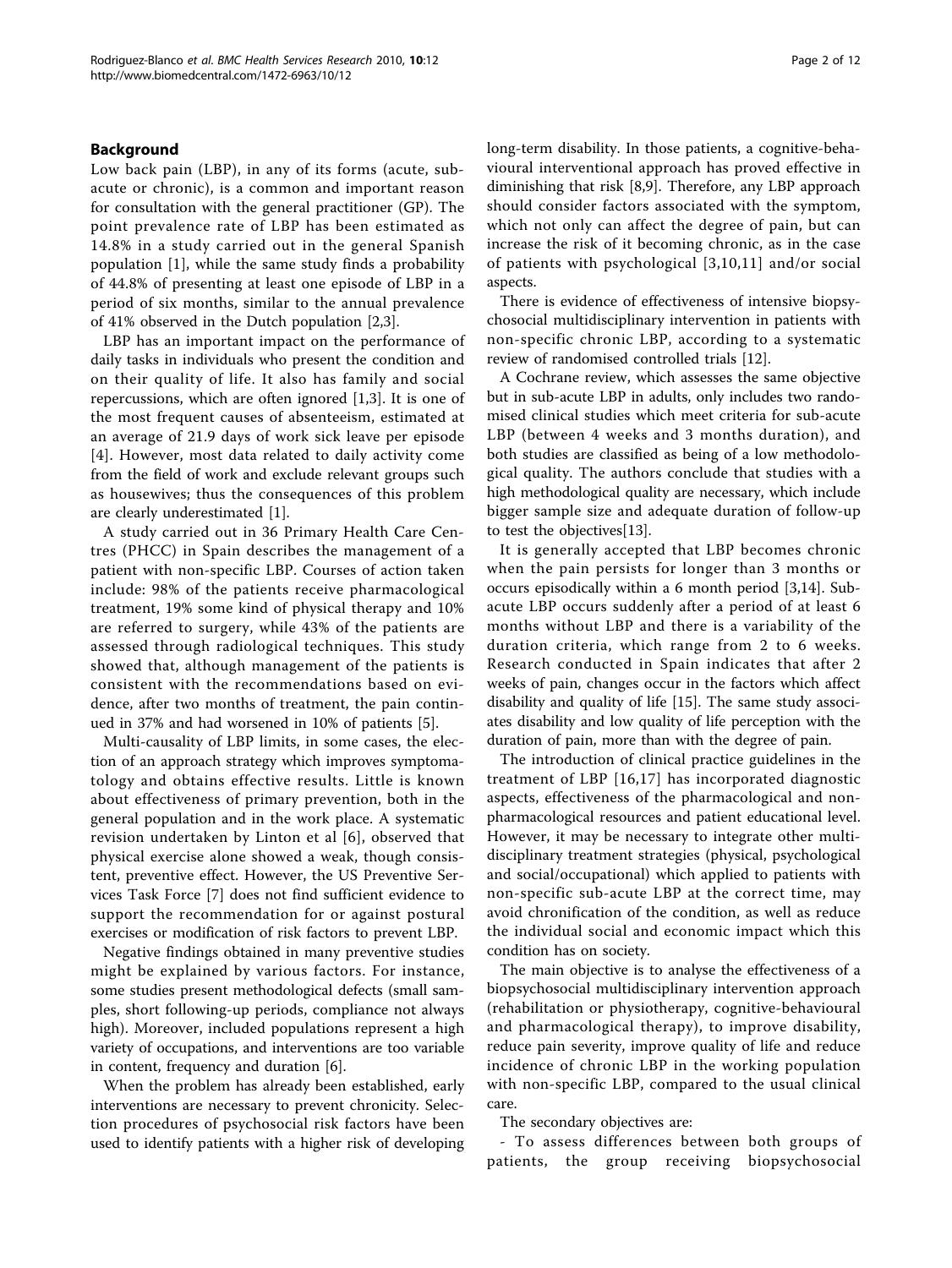multidisciplinary intervention and the group receiving usual clinical care, in terms of duration in days of the LBP episode, work sick leave, duration in days of the period of sick leave and pharmacological treatment.

- To assess the responsiveness of the Spanish version of the following questionnaires: Roland Morris disability (RDQ), Mc Gill Pain, Quality of Life (SF-12), Fear Avoidance Beliefs (FAB) and Goldberg questionnaires.

- To compare patient satisfaction with care between both intervention arms.

- To identify factors associated with chronification of a non-specific LBP episode: sociodemographic, clinical (duration of the current episode, severity and others) and psychosocial signs of bad prognosis (wrong beliefs, inadequate behaviour, working factors, mood).

# Methods/Design

# Study design

A cluster randomised controlled clinical trial will be carried out, analyst blinded, which compares patients with non-specific LBP treated with a multidisciplinary approach, with a control group receiving only usual clinical care.

# **Setting**

The trial will be conducted in a primary care setting, PHCCs located in Barcelona, Spain and its surroundings. We will contact all the PHCCs by presenting the study to their staffs and we will invite them to participate. The study will be comprised of at least 38 PHCCs. Study population

Eligible patients will be consecutively selected by their GP, who will inform them about the study objectives. All patients who agree to participate will be given written informed consent to sign.

Patients will be included if the current episode of LBP occurs suddenly after a period of a minimum of 6 months without LBP and lasts between 15 days and 12 weeks [[15](#page-10-0)] and if they do not fulfill any of the exclusion criteria [[3\]](#page-10-0).

Furthermore, patients have to be between 18 and 65 years old, and understand Catalan or Spanish and will be accessible for at least twelve months.

Patients will be excluded if: they are unwilling to participate in the multidisciplinary intervention trial; LBP coexists with cognitive impairment or severe psychiatric disorders such as psychosis, or if they have severe major depression; any other cause of disability which impedes answering the various questionnaires; they are pregnant or breast-feeding; they might have anti-inflammatory intolerance or allergy; treatment for physical problems in the preceding three months has been given; and they have been referred for intensive functional restoration programmes or if they have a confirmed diagnosis of fibromyalgia.

Furthermore, the GP has to ensure that the patient has no red flag signs or symptoms that are frequently associated with specific LBP or potentially severe illnesses [[5](#page-10-0),[16,17](#page-10-0)].

Red flags for possible specific spinal pathology are: oncologic disease during the previous 5 years; constitutional symptoms, unexplained weight loss, fever, chills, recent urinary tract infection; history of drug or alcohol abuse, or immunocompromised host; vertebral fracture (previous history of major trauma: traffic accidents or falls from heights: patients with risk factors of osteoporosis, long term treatment with glucocorticoids); inflammatory spondylarthropathy (SpA) (pain of typical inflammatory night-pattern pain which forces the patient to get up from bed, gradual onset of pain before the age of 40, severe morning stiffness, limited low back mobility on the sagittal/lateral plane, possible inflammatory involvement of peripheral joints, family history, extra-articular manifestations: uveitis, iritis, psoriasis, colitis, urethritis).

Red flags for surgical referral: saddle anaesthesia, recent onset of bladder dysfunction or anal sphincter impairment, major or progressive motor weakness, sensory level, or widespread neurological signs.

# Randomisation

In this study a cluster design is used because the intervention is delivered to groups. To minimise contamination, the unit of randomisation will be the PHCC. Those PHCCs who agree to participate will be randomly allocated to control or intervention groups by a random sequence generated by a computer programme in blocks of random size and prepared before recruitment of the PHCC by an independent statistician who will be blind to the PHCCs' identities. The blocking factor was randomly selected between an even number (e.g., 4, 6, or 8) and will vary as the recruitment continues. Primary care physicians will be informed about their allocation after giving final consent to participation.

To minimise imbalance across intervention groups, randomisation was conducted stratifying by percentage of immigrants from developing countries registered in each district. We consider two strata, less than and more than 15% immigrants. This variable is taken as a proxy of socioeconomic level.

#### Blinding

During the recruitment, the GP will identify new episodes of sub-acute LBP in patients consulting for this reason and those who meet the inclusion criteria will be allocated to the intervention group corresponding to the centre. To avoid bias, consent to participate will be obtained before the allocation.

Because of the nature of the intervention, GPs were not blind to the patients' allocations. Data analysis will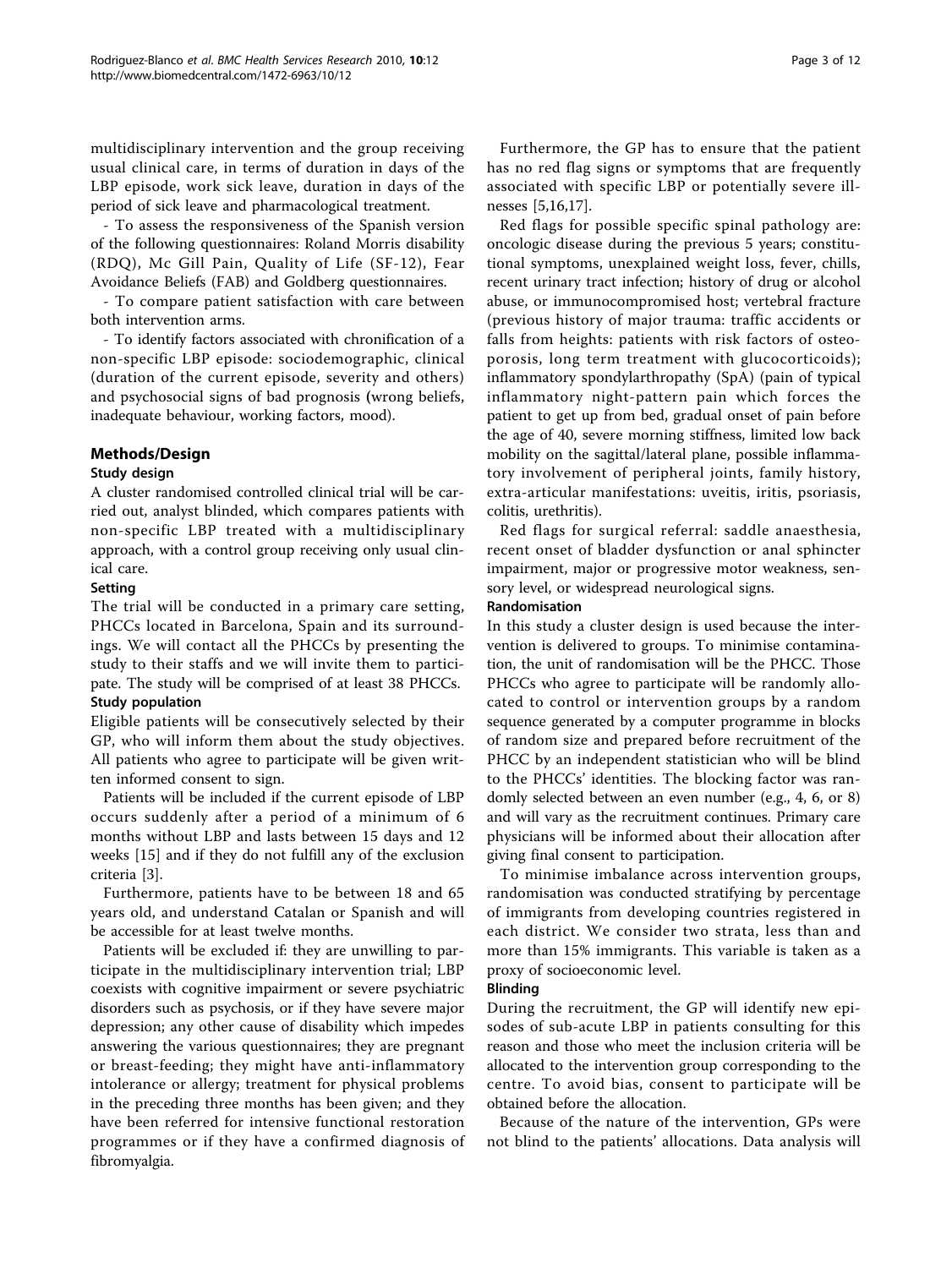be carried out so that the intervention groups allocated to the patients will be unknown to the analyst.

# Intervention Design

Patients allocated to the control group will receive usual clinical care, and individual intervention based on the application of the "Clinical Practice Guidelines in the Pathology of the Lumbar Spine in Adults" recommendations, published by the "Institut Català de la Salut" [\[16](#page-10-0)]. Topics covered are explained in Table 1.

Patients allocated to the intervention group will receive the same individual intervention described for the control group, in addition to an educational booklet "The Back Manual [[18](#page-10-0)]" (transculturally adapted Spanish version of the Back Book [\[19\]](#page-10-0)) and a biopsychosocial multidisciplinary group intervention.

This group intervention will be carried out by a GP, a nurse, a psychologist and a physiotherapist. The programme consists of 2 sessions of 4 hour duration each and 1 session of 2 hour duration. Each group includes up to 12 participants. Patients will be given a leaflet with detailed information of the contents of each session accompanied by examples and exercises, a compact disc of Jacobson's progressive relaxation technique and an audiovisual. The audiovisual reinforces the educational content of the group sessions, such as postural education and motivational and psychological aspects (thoughts on life values and the organization of time). Details of the biopsychosocial multidisciplinary group intervention and the educational digital video disc (DVD) are included in Tables [2](#page-4-0) and [3](#page-4-0).

To guarantee the standardisation of the group sessions, only one qualified psychologist and one physiotherapist, both of them with extensive expertise in development of training groups, will apply the intervention in all PHCCs.

# Other non-pharmacological therapeutic measures and Patient Compliance

During the intervention period, other non-pharmacological therapeutic measures which differ from those stated in the intervention design will be advised against. However, in the case of non-pharmacological therapeutic measures occurring, they will be registered and included in the analysis.

In the follow-up visits at 3, 6 and 12 months, we will ask about the patient compliance of recommendations of treatment and the questionnaires will be completed. Furthermore, if the patient is unable to attend the follow-up visits, the data collection will be carried out by telephone call.

Compliance to the group sessions will be assessed by registering the number of group sessions that patients attend.

To ensure patients' adherence to the group sessions, they will be asked a time preference (morning or afternoon) to attend the sessions. One week prior to the group session, they will receive a phone call to report the date, time and location of the session and on the day before, an SMS message with the same information will be sent.

At the end of the study, the control group will receive the compact disc of Jacobson's progressive relaxation technique, the educational booklet "The Back Manual" and the audiovisual.

# **Outcomes**

Primary outcomes are:

- Change in disability measured by Roland Morris disability questionnaire (RDQ) [[20](#page-10-0),[21\]](#page-10-0). The primary outcome is change in the score on the Roland and Morris disability questionnaire at three months after onset of pain.

Our study will use the Spanish version of the questionnaire, trans-culturally adapted and validated by the Kovacs Foundation, in collaboration with a team of researchers from various hospitals, including the Kovacs Foundation and different PHCCs. Conducted studies demonstrate the RDQ questionnaire is a reliable and sensitive measure to evaluate the disability which LBP may generate, namely the limitations in daily tasks which it may entail. Furthermore, the RDQ questionnaire may perform better in the general population [\[22](#page-10-0)]. Total scores are obtained through addition of scores for each selected statement, rating from 0 to 24.

- Intensity of Pain assessed by Pain Questionnaire Spanish version (Mc Gill Pain Questionnaire, (Melzac, 1975) [\[23](#page-10-0)-[27\]](#page-11-0), This is a self-administered questionnaire. It is based on the view of pain perception as

#### Table 1 Contents of the clinical guidelines applied in this cluster randomised trial

Clinical Practice Guidelines in the Pathology of the Lumbar Spine in Adults

- Patient education, give reassuring and positive information about the benign nature of LBP, offer written information including specific advice.
- Advise avoiding bed-rest and encourage the person to be physically active and continue with normal activities as far as possible.
- Consider offering a structured physical exercise program tailored to personal preferences
- Physical exercise should be introduced gently at first (walking, cycling, and swimming) and progressively increased in intensity.
- Recommend attendance at the "Back School" to those patients who have not resumed their daily tasks, after six weeks.
- Prescribe pharmacological treatment according to the established guidelines

Notes: LBP = Low back pain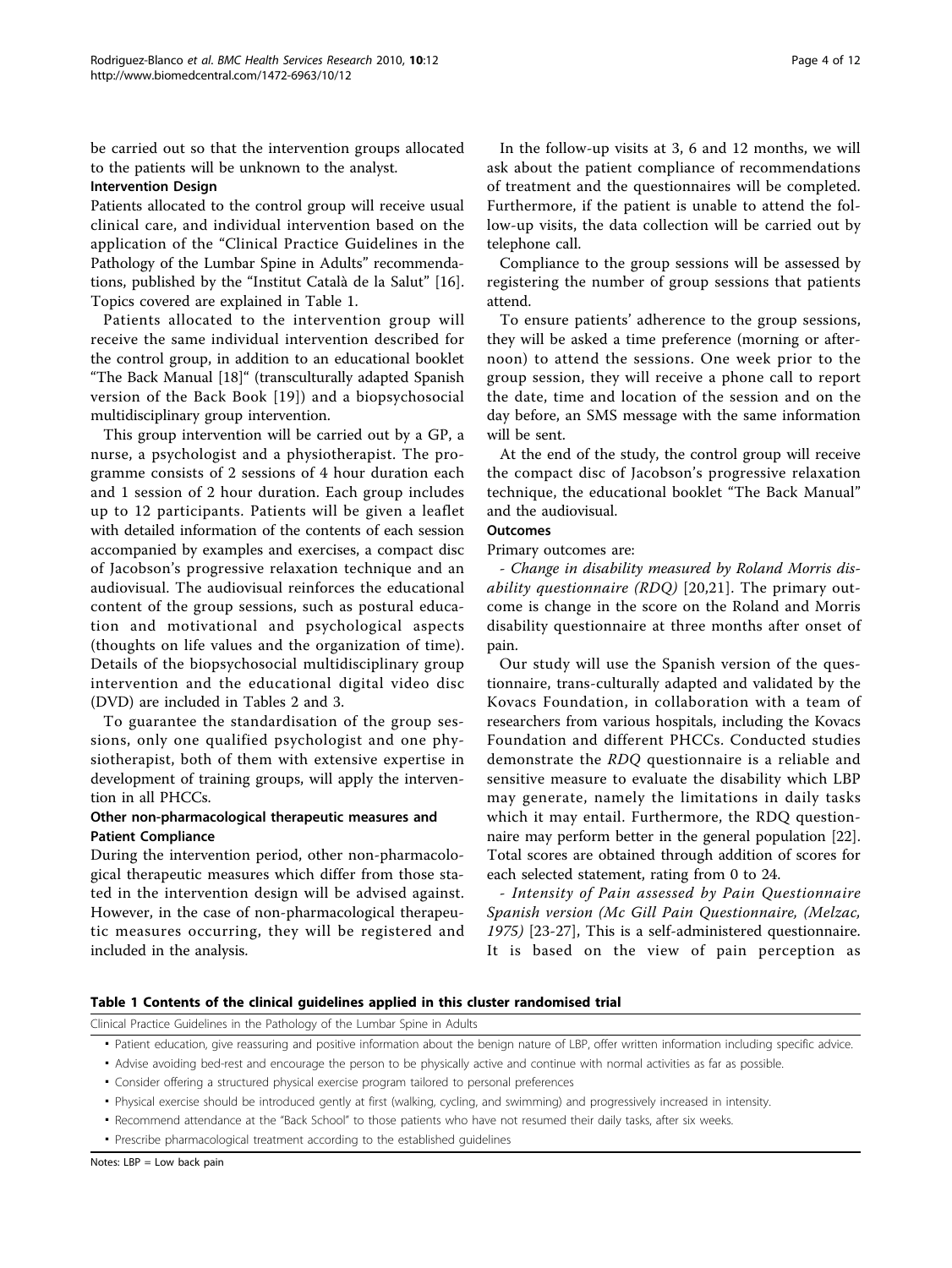#### <span id="page-4-0"></span>Table 2 Components of the biopsychosocial multidisciplinary group intervention

| $GP + Nurse$<br>2 hours | Objective: Resolve doubts, demystify concepts about LBP and<br>promote adherence to the intervention                                    |  |
|-------------------------|-----------------------------------------------------------------------------------------------------------------------------------------|--|
| Theory program          | • Basics on anatomy and biomechanics of the spine                                                                                       |  |
|                         | • Pain mechanisms                                                                                                                       |  |
|                         | • Causes of pain and predisposing factors                                                                                               |  |
|                         | • Type of pain, mechanical, inflammatory, and severity                                                                                  |  |
|                         | · Healthy life habits                                                                                                                   |  |
| Practical program       | • Discuss with the participants the doubts, beliefs and myths about back<br>pain and give positive messages                             |  |
| Physiotherapist 4 hours | Objective: Provide tools on exercises/postures to avoid the pain and<br>the chronic course and improve quality of life.                 |  |
| Theory program          | • Body posture and its implication in pain                                                                                              |  |
|                         | • Ergonomics                                                                                                                            |  |
|                         | • Benefits of relative rest                                                                                                             |  |
| Practical program       | • Diaphragmatic breathing exercises as the basis for relaxation, body<br>awareness and postural control.                                |  |
|                         | · Pelvic floor/gyration exercises.                                                                                                      |  |
|                         | · Propioceptive and posture awareness exercises.                                                                                        |  |
|                         | • Strengthening exercises of the psoas and the posterior chain:<br>Paravertebral muscles, gluteus, ischiotibial muscles.                |  |
|                         | • Strengthening exercises of abdominal muscles, specially the abdominal<br>transversus, gluteus, spinal extensors and scapular muscles. |  |
| Psychologist 4 hours    | Objective: Provide participants with cognitive-behavioural therapy<br>techniques                                                        |  |
| Theory program          | · Influences of cognitions, emotions and behaviour in pain                                                                              |  |
| Practical program       | • Relaxation guidelines and methods                                                                                                     |  |
|                         | • Cognitive restructuring (Modulation of negative thoughts affecting<br>emotions and pain)                                              |  |
|                         | • Use of attention (Increasing attention focus)                                                                                         |  |
|                         | • Assertiveness (improving social relationships)                                                                                        |  |
|                         | • Problem solving (training in step by step techniques for decision<br>making)                                                          |  |
|                         | • Time organization and reinforcement of reform activities and physical<br>exercise.                                                    |  |
|                         | • Life values (increasing concordance between values and behaviour)                                                                     |  |
|                         | • Relapse prevention                                                                                                                    |  |

Notes:  $GP =$  general practitioner;  $LBP = Low$  back pain

#### Table 3 Contents of the educational Digital Video Disc

Basics on anatomy and biomechanics of the spine Causes and mechanisms of pain Recommendations on dealing with pain and coping with it in daily life Ergonomics applied to daily life (home, work and leisure) A series of stretching, strengthening, and flexibility exercises and methods to promote physical activity Cognitive restructuring (Modulation of negative thoughts affecting emotions and pain) Use of attention (increasing attention focus) Assertiveness (Improving social relationships) Problem solving (training in step by step techniques for decision making) Time organization and reinforcement of reform activities and physical exercise Life values (Increasing concordance between values and behaviour) Relapse prevention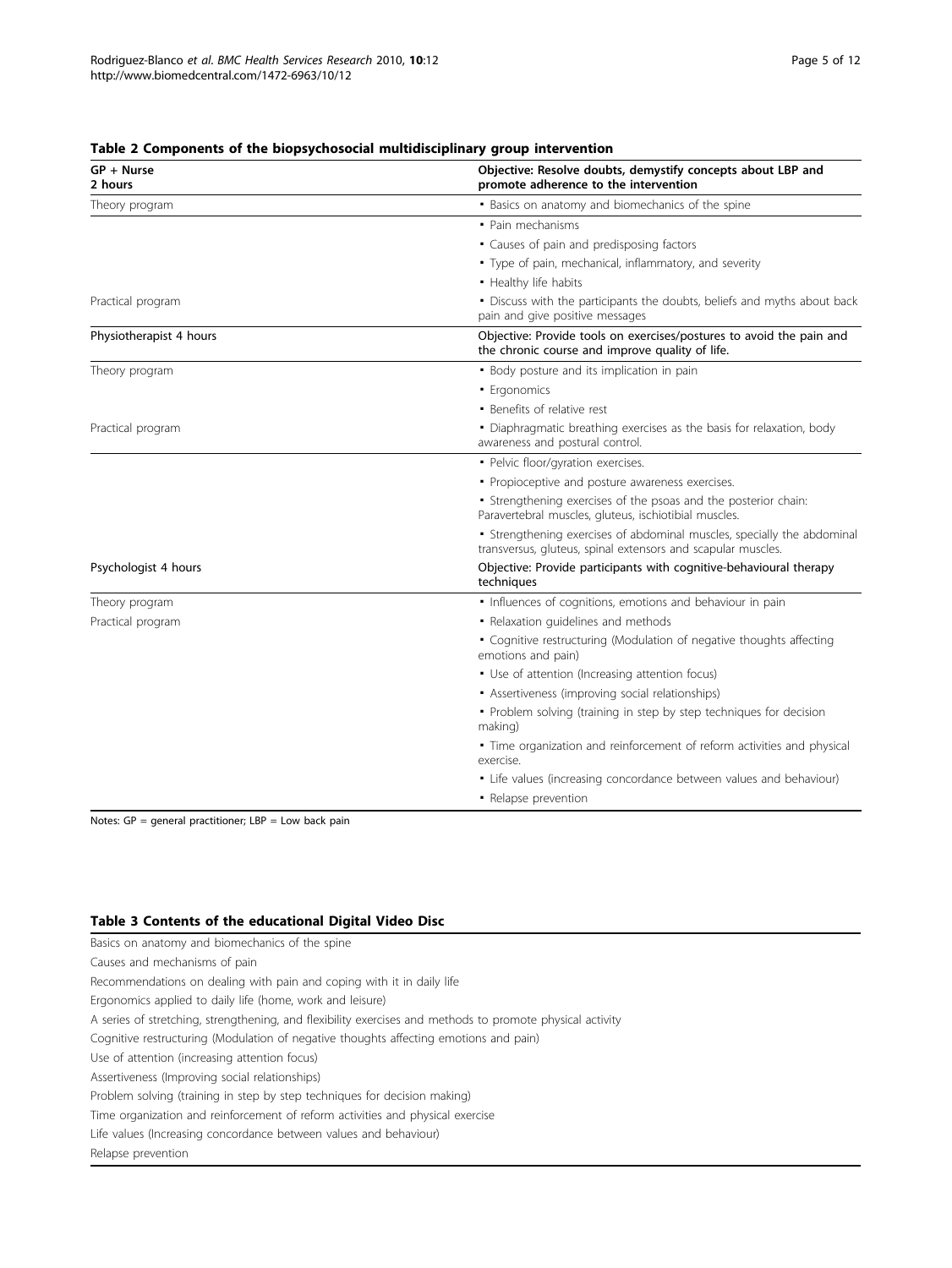multidimensional: sensory-discriminative, motivationalaffective and cognitive-evaluative. It rapidly identifies the predominant components of pain perceived by the patients. It covers 62 descriptors distributed along 15 classes and 3 dimensions (sensorial, affective and evaluative). It assesses 3 parameters: Total Intensity score, Current Intensity score and Visual Analogical Scale (VAS). Total Intensity score is obtained by adding each class score. Each class score is obtained from ticking one or none of the descriptors in each class. If one is ticked, it scores 1, and if none are ticked, it scores 0. Total Intensity score, which will be located between 0- 14, is obtained by adding these three dimensions. Current Intensity score is obtained from a scale such as Likert, rating from 0 to 5. Analogical Visual Scale rates from 0 to 10.

- Quality of Life measured by SF-12. We will use the Spanish version of SF-12 because for large group studies, the differences in measurement reliability between the SF-12 and SF-36 are not as important and the SF-12 is worthwhile for specific populations based on large sample sizes [\[28](#page-11-0)]. The 12 items provide a representative sampling of the content of the 8 health concepts and operational definitions of those concepts, including what respondents are able to do, how they feel, and how they evaluate their health status. The dimensions were physical function (2 items), physical role (2), social functioning (1), emotional health (2), mental health (2), vitality (1), bodily pain (1), general health (1). The answer options on the Likert scale evaluate the intensity and frequency of these dimensions. Time reference in the version used is 4 weeks. Scores rate from 0 for worse health status to 100 for best health status, for each of the dimensions. The questionnaire should preferably be self-administered.

# Secondary outcomes are:

- Duration of the current episode of LBP (pre-study and study duration). We will consider the current episode finished when the pain and its impact on the person's daily life is reduced, even when the pain cannot be cured completely [\[29](#page-11-0)].

- Work sick leave (yes or no)
- Duration in days of work sick leave
- Percentage of change in pharmacological treatments.

- Wrong beliefs, inadequate behaviour and work factors assessed by Fear Avoidance Beliefs Questionnaire (FAB) [\[30](#page-11-0)]. Among psychosocial factors associated with LBP, avoidance behaviour of physical activity or work due to fear of pain have been demonstrated to have an influence on the disability. The Spanish version of the FAB questionnaire allows us to quantify beliefs and fears regarding the causes and consequences of pain, with validity and accuracy in patients with LBP. This questionnaire, recently validated, contains 16 statements (five related to physical activity and eleven to work activity), which patients score from 0 to 6 depending on their degree of agreement or disagreement. Thus, higher scores indicate a higher degree of avoidance behaviour. Completion takes around ten minutes and it can be selfadministered.

- Anxiety and Depression measured by The Spanish version of the Goldberg questionnaire, the "Escala Ansiedad y Depresión de Goldberg"  $(E.A.D.G)$  [[31](#page-11-0)]. This was designed to aid GPs and other non-psychiatrists in the better recognition of mental illness. Its validity and discriminatory power for detecting anxiety and depression has been demonstrated, as well as its usefulness as an interview guideline. Each scale has 9 items. The anxiety scale has 4 core symptoms (keyed up, worrying a lot, irritability and difficulty relaxing) and 5 supplementary symptoms (insomnia, headaches, autonomic symptoms, health worries and delayed sleep). The depression scale has 4 core symptoms (low energy, loss of interest, loss of confidence and hopelessness) and supplementary symptoms (inefficient thinking, poor appetite/weight loss, early waking, feeling sluggish and feeling worse in the morning). The interpretation is made by adding the anxiety score to the depression score. Patients with anxiety scores of five or depression scores of two have a 50% chance of having a clinically important disturbance.

- Satisfaction with care will be measured with VAS scale ranging from 0 to 10.

- Patient's assessment of global perceived effect will be measured by self-assessment on a 7-point scale [\[32](#page-11-0)].

#### Other variables

The main independent variable is the intervention arm: biopsychosocial multidisciplinary group intervention, or usual clinical care.

The following socio-demographic variables will be recorded: age; sex; educational level (illiterate or noncompleted primary studies, completed primary studies, second degree studies, university studies); working situation (housewife, self-employed, employed elsewhere); profession; number of children or other relatives to care for; marital status. Clinical variables: weight and height; previous non-specific acute or sub-acute LBP episodes (none, one or two, three or more); pre-study duration of the current episode of LBP; pain irradiation to the leg (yes or no); severity of pain irradiated to the leg (analogical visual scale); stretching radicular test-Lasegue's maneuver (it has not been carried out, positive if onset of pain irradiated to the leg appears below 30° or between 30-60°, is negative if this pain appears upon 60° or does not appear); prescribed pharmacological treatment: muscle relaxants, analgesics, AINEs, corticoids, ansiolitic drugs, gastric protectors, prescribed diagnostic tests: radiography, Nuclear Magnetic Resonance, Scanner; patient compliance of recommendations and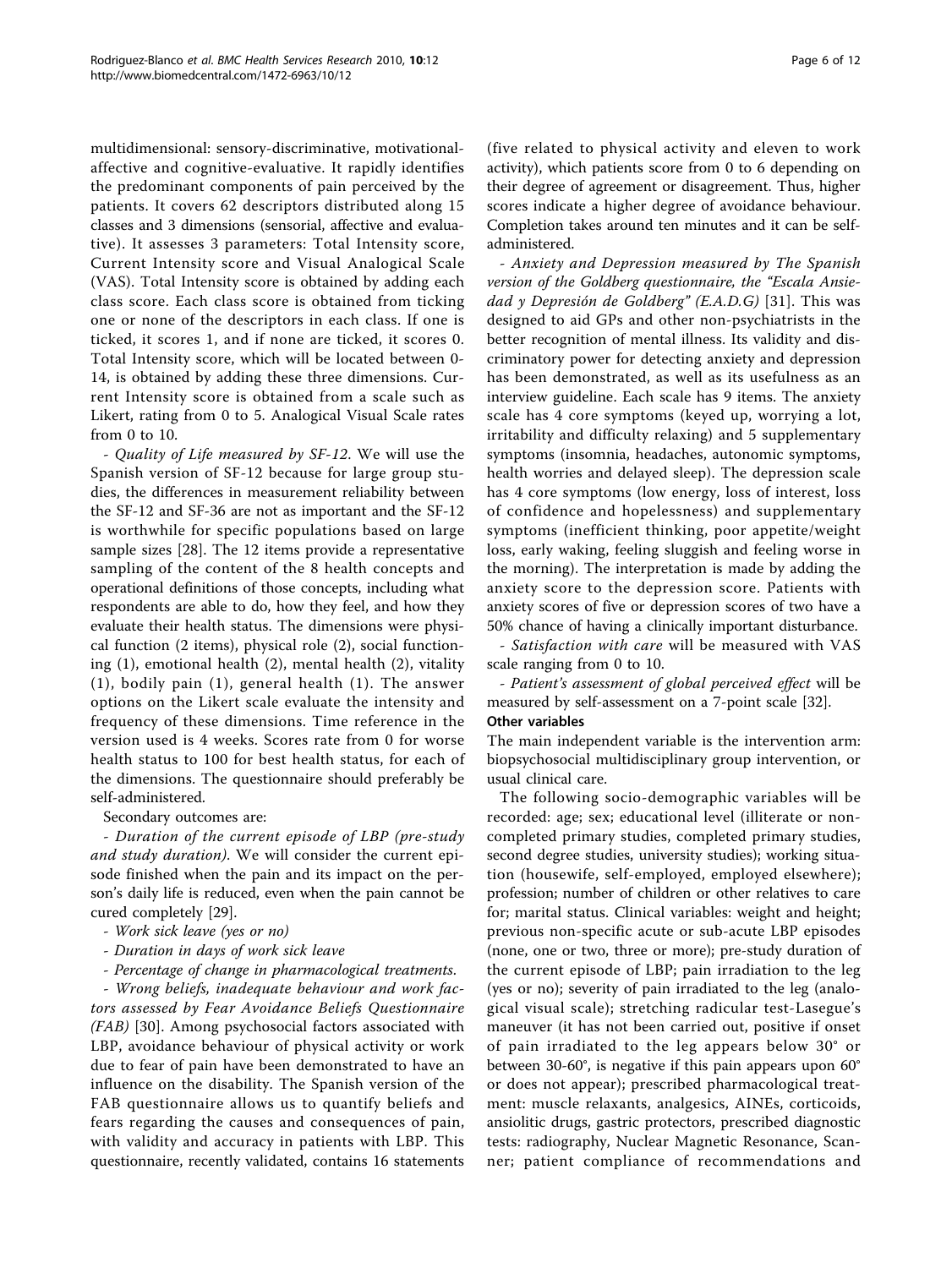treatments; referrals to other departments (Orthopaedics, Rehabilitation, Neurosurgery, other); Primary Health Care and Hospital emergency visits due to current sub-acute LBP episode; non pharmacological therapeutic measure (relaxation, physiotherapy, reflexology, psychotherapist, etc); vigorous physical activity [\[33\]](#page-11-0).

#### Data collection and follow-up

All the outcomes will be measured at the individual level. All participants will be invited to attend the PHCC for outcome assessments. They will be assessed on his/her first visit to the PHCC, and at 3 months, 6 months, and 12 months after the onset of LBP. The timing for the second assessment was chosen because it would detect the patients' situation near the point at which they would become chronic. The timing for the last assessment was chosen because adequate follow-up time has been recommended by many authors[[6,13\]](#page-10-0)

At each assessment, an expert trained fellow (a psychologist) will make up to three phone calls at different times during the day to make the appointments. During the visit, he/she will fill out the questionnaires by interviewing the participant, will do Lasegue's maneuvre test, will collect information by reviewing medical records, will contact the patient's GP to inquire about their development (compliance of treatment, sick leave, evolution to chronic back pain) and will resolve any questions about the conduct of research.

On January 2009, a pilot study was carried out. Its completion with 14 participants allowed us to: discuss the inclusion and exclusion criteria and the questionnaires used (length, understanding and acceptance): plan the recruitment of patients to achieve a suitable number of participants per group (5 out of 7 invited to participate, attended); redefine the length and distribution of the contents of the intervention and assess adherence to the intervention.

The recruitment period is six months.

Table [4](#page-8-0) gives an overview of data collection. Data were entered in a centralised database by the expert trained fellow and the quality of the data will be revised. Figure [1](#page-7-0) shows the trial flow chart of the study.

#### Sample size

The sample-size calculation is based on change in RDQ at three months after onset of LBP. It is recommended that a change in 2 to 3 points on the RDQ should be considered the minimum clinically important change [[22](#page-10-0)]. To allow for the cluster randomisation by PHCC, we assume an intraclass correlation coefficient of 0.1 [[34](#page-11-0)] and a minimum average number of individuals sampled per PHCC of 25. In order to detect a difference of 2.5 points between the two intervention arms with a standard deviation of 5.7 [[22](#page-10-0),[35\]](#page-11-0), an alpha error of 0.05, a beta error of 0.10, and a 20% dropout rate, a sample size of 932 subjects was required, 466 subjects per intervention arm. Therefore, the total number of PHCCs is 38 (19 for group).

# Statistical Analysis

Data will be analysed in accordance with CONSORT guidelines, extension to cluster randomised trial. Data will be analysed by intention-to-treat. To address potential biases due to incomplete follow-up, we will analyse patients with complete data at all time points and those with data at any time point, using the last known value carried forward to replace missing values. Bias due to non-response will be assessed at each follow-up.

The primary end points for the trial will be 3 months (short term), 6 months and 12 months (long term).

We will obtain descriptive statistics for the outcome measures, baseline characteristics and clinical measures as mean (standard deviation) or numbers (percentages), with 95% confidence intervals at each assessment for all the patients and for each group.

The distribution of data will be checked to ensure that parametric assumptions are met, and non-parametric analyses will be used when appropriate. We will use independent  $t$  tests or Mann-Whitney U tests for continuous data and  $X^2$  tests or Fisher's exact probability test for categorical data for unadjusted comparisons between groups at each assessment.

Continuous data for change in scores from baseline will be compared between groups and for each group. The paired t-test for difference will be used to compare the change between pre- and post- intervention.

To decide on an important change in individuals, we will contrast the distributions of changes in all the questionnaires and in each assessment, in individuals who change to chronic state and in individuals who do not [[22\]](#page-10-0). We will do the same between those individuals who return to work and those who do not. We will compare individual change scores to the standard error of measurement (SEM).

To detect changes in groups, the intervention effect will be calculated through the effect-size for each questionnaire and at each assessment. Effect-size was calculated following the method of Kazis et al [[36\]](#page-11-0)

We will evaluate responsiveness of each scale by standardised response mean (SRM) [\[37](#page-11-0)] and receiver-operating characteristic method (ROC curve). The SRM will be performed between two-time points (baseline and each assessment) and for each intervention arm. We have chosen recovery according to the patient as an external criterion for clinically relevant improvement.

Simple correlations between the scores of the different scales (disability, severity of pain, quality of life and psychosocial scales) will be obtained through the Pearson linear correlation coefficient or the Spearman correlation, in the case of parametric assumptions not being met, at each assessment.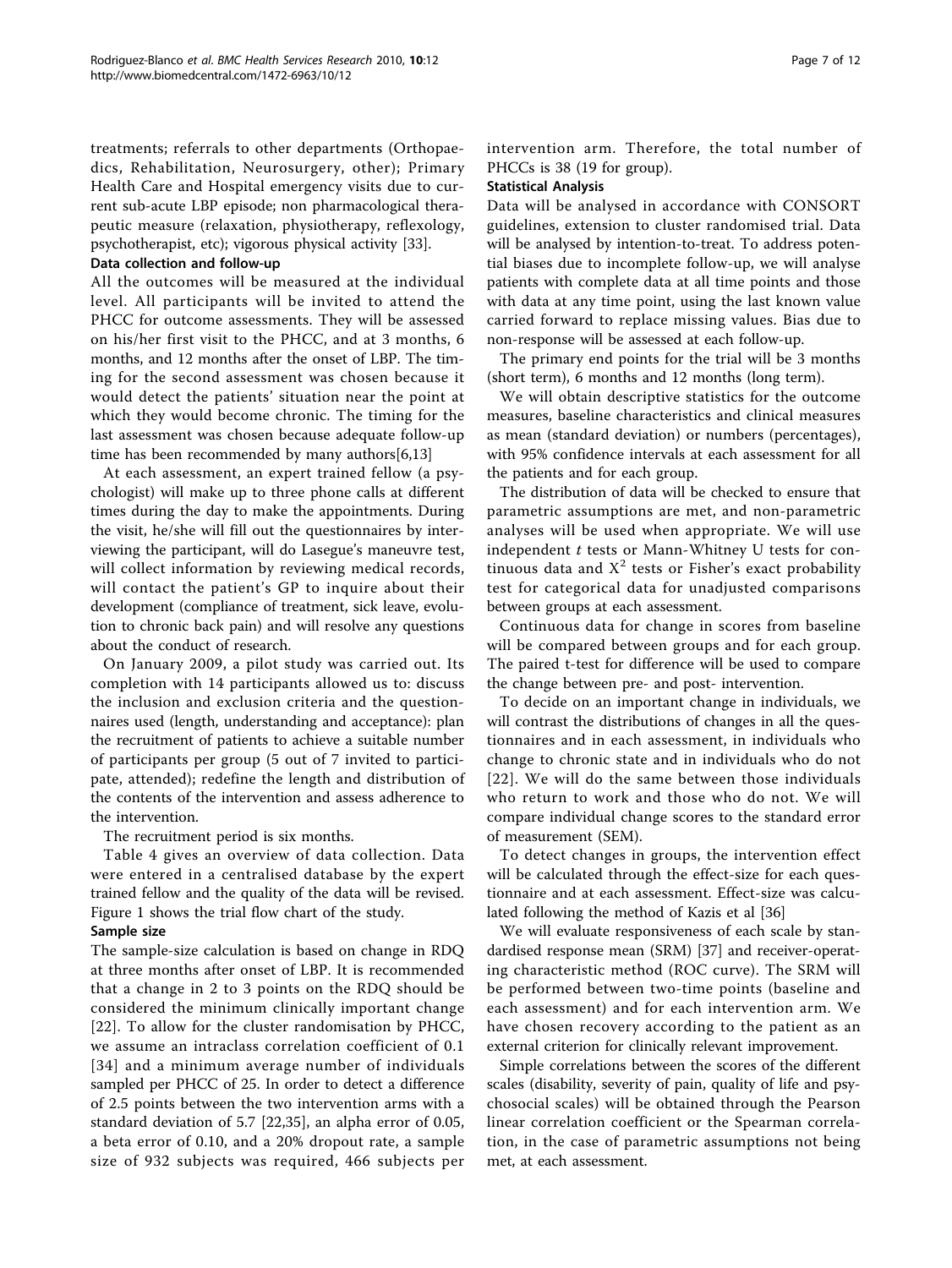<span id="page-7-0"></span>

Since the unit of randomisation is the PHCC, we will use a regression analysis of individual level data using methods for clustered data [[38\]](#page-11-0). For adjusting comparisons and to account for cluster randomisation, multilevel linear regression analyses on repeated measures on each of the outcome scales will be used to assess the effect of intervention and to investigate the factors that influence each of the outcome scales at each time point adjusting for baseline scores, baseline characteristics of

patients (socio-demographic, clinical and professional) and the other scale scores if they are found to affect outcomes significantly over time. The possible association between intervention and time will be studied. The PHCC and the individual will be considered as random effects and intervention and time as fixed effects.

A multilevel Cox regression model will be used to evaluate the association between the main independent variable, the prognostic factors and the time of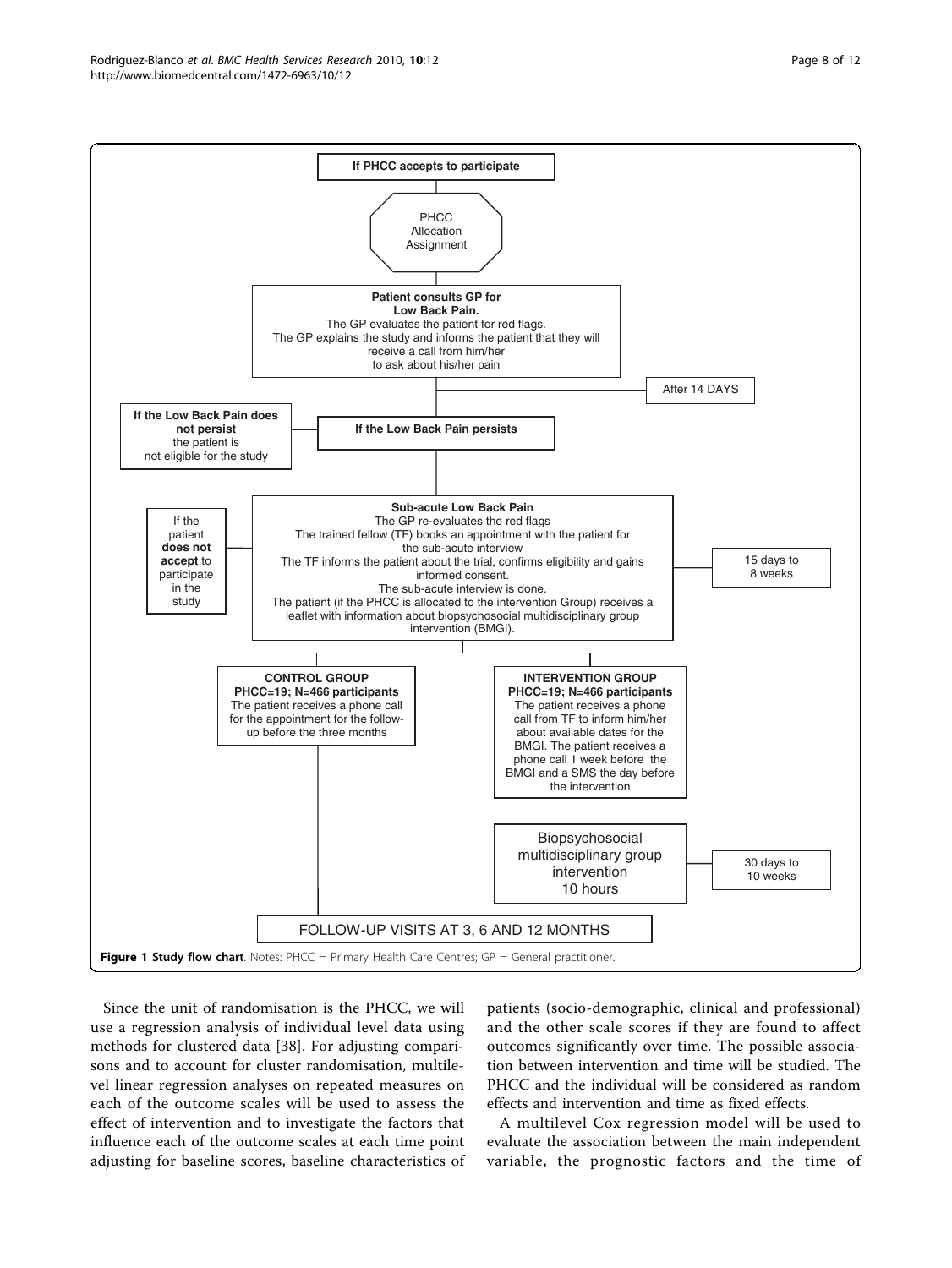# <span id="page-8-0"></span>Table 4 Overview of data collection

| <b>Baseline</b>                                                                                      |                            |             | Follow-up   |             |
|------------------------------------------------------------------------------------------------------|----------------------------|-------------|-------------|-------------|
| <b>Outcome Measures</b>                                                                              | 15 days after onset of LBP | 3 months    | 6 months    | 12 months   |
| Disability: Roland Morris<br>Questionnaire (RDQ)                                                     | X                          | X           | Χ           | X           |
| McGill Pain Questionnaire                                                                            | $\mathsf X$                | Χ           | Χ           | Χ           |
| Quality of life Questionnaire<br>$(SF-12v2)$                                                         | Χ                          | X           | $\times$    | Χ           |
| Duration of the current<br>episode LBP                                                               | Χ                          | X           | X           | X           |
| Work sick leave (yes or no)                                                                          | Χ                          | $\mathsf X$ | Χ           | $\mathsf X$ |
| Duration of work sick leave<br>in days                                                               | Χ                          | Χ           | Χ           | Χ           |
| Percentage of change in<br>pharmacological treatments                                                | Χ                          | X           | X           | X           |
| Fear Avoidance Beliefs<br>Questionnaire (FAB)                                                        | Χ                          | Χ           |             | Χ           |
| Goldberg Scale (Anxiety and<br>Depression) Questionnaire                                             | Χ                          | X           |             | X           |
| Satisfaction with care                                                                               | Χ                          | Χ           | Χ           | Χ           |
| Patients' perceived global<br>assessment                                                             | Χ                          | X           | X           | X           |
| Independent Variables                                                                                |                            |             |             |             |
| Socio-demographic                                                                                    |                            |             |             |             |
| Age, sex, educational level,<br>work situation, profession,<br>number of children, marital<br>status | Χ                          |             |             |             |
| Clinical                                                                                             |                            |             |             |             |
| Weight and height                                                                                    | Χ                          |             |             | Χ           |
| Previous LBP episodes                                                                                | Χ                          |             |             |             |
| Pre-study duration of the<br>current episode of LBP                                                  | Χ                          |             |             |             |
| Pain irradiation to the leg                                                                          | Χ                          |             |             |             |
| Severity of the pain<br>irradiated to the leg (VAS)                                                  | Χ                          |             |             |             |
| Stretching radicular test-<br>Lasegue's Maneuver                                                     | Χ                          |             |             |             |
| Prescribed pharmacological<br>treatment                                                              | Χ                          | Χ           | Χ           | Χ           |
| Prescribed diagnostic tests:<br>Rx, NMR, Scanner                                                     | Χ                          | X           | Χ           | X           |
| Patient compliance of<br>recommendations-treatment                                                   | $\times$                   | $\times$    | $\times$    | X.          |
| Referrals to other services                                                                          | $\mathsf X$                | X           | $\mathsf X$ | $\mathsf X$ |
| Primary Health Care and<br>Hospitals emergency visits                                                | $\mathsf X$                | $\times$    | $\mathsf X$ | $\times$    |
| Non pharmacological<br>therapeutic measures*                                                         | $\mathsf X$                | $\mathsf X$ | $\mathsf X$ | $\mathsf X$ |
| Vigorous Physical Activity<br>Questionnaire                                                          | $\bar{\mathsf{X}}$         | $\mathsf X$ | $\mathsf X$ | $\mathsf X$ |

Notes: LBP = Low back pain; VAS = Visual Analog Scale; Rx = Radiography; NMR = Nuclear Magnetic Resonance

\* Non pharmacological therapeutic measures such as relaxation, physiotherapy, reflexology, psychotherapist or others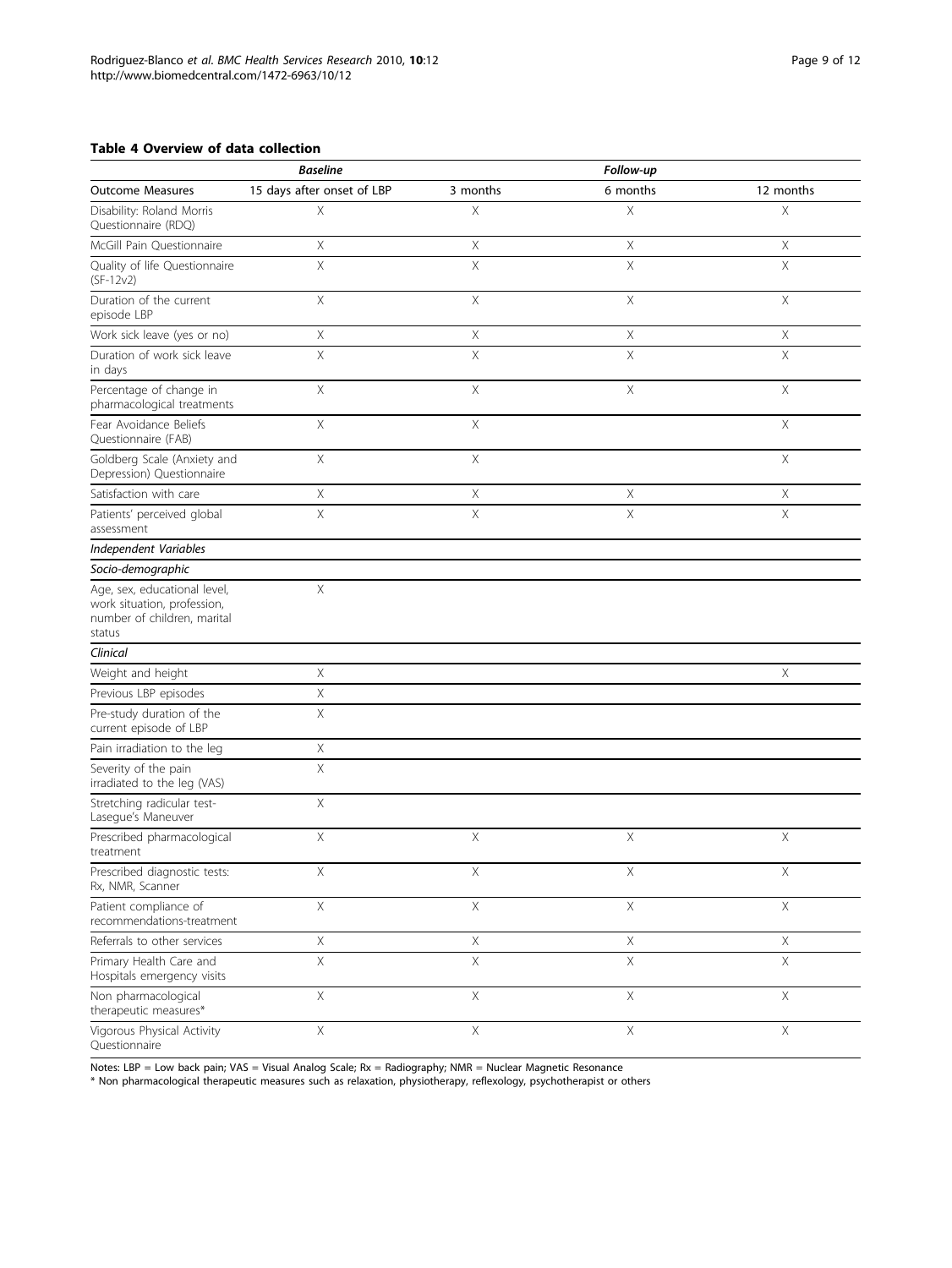subsiding of the current episode of LBP or return to work at 3 months. The patients for whom the duration of the current episode is more than 3 months or those who do not return to work at 3 months will be censored at that time. Kaplan-Meier survival curves will be used to compare the rate of evolution to chronicity and return to work between both groups. Logrank and Breslow test will be used for testing the equality of survival among groups.

The differences in medication prescription at baseline and at each assessment in the interventions and control groups will be compared.

We will calculate the relative risk reduction (RRR) and number needed to treat (NNT) to facilitate development of clinical guidelines for future management.

We will study the interactions and the collinearity. The collinearity of the maximal models will be evaluated using the criteria proposed by Belsley [[39\]](#page-11-0). The significance level of all models will be set at 5%.

The SPSS statistical package for Windows, version 17 (SPSS Inc., Chicago, IL) and the SAS 9.1.3 for Windows (SAS Institute Inc., Cary, NC, USA), will be used for statistical analysis.

#### Ethical aspects

The study will be conducted according to Guidelines of the Helsinki Declaration and of Good Clinical Research Practice. The project/study protocol has been approved by the Ethical and Clinical Research Committee of IDIAP Jordi Gol, Institute of Research in Primary Health Care.

Informed Consent: The information will be provided orally as well as written. Study subjects will have sufficient opportunity to ask questions regarding study details. Informed consent follows the guidelines of the Helsinki Declaration.

Data confidentiality: Confidentiality and anonymity of the data will be ensured according to the law 15/1999 of data confidentiality, both in the implementation phase of the project and in presentations or publications resulting there from. Individual data will be codified to ensure anonymity. Only researchers and monitors will have access to the data.

This trial is registered as Current Controlled Trials ISRCTN21392091

# **Discussion**

Non-specific LBP is a prevalent disorder and a common reason for patient visit to GPs. For about 6% to 10% of patients, the disease may recur or become chronic and the demand on the health-care system is costly. Early identification of clinical, psychosocial and professional risk factors is important to prevent the progression to chronic LBP. Throughout this study, we hope to provide evidence on the effectiveness of the proposed biopsychosocial multidisciplinary intervention in reducing non-specific LBP episodes and its personal, social and economic impact. If the intervention is effective, it could be applied to PHCCs.

There are some limitations in this study. The participants are persons attending a PHCC. Although this aspect can pose a threat to the external validity of the data, the Spanish National Service is universal and free and more than 70% of the general Spanish population seek attention every year in the PHCC [[40\]](#page-11-0), and this percentage rises with a wide follow-up. Moreover, in our study population, patients tend to visit the GP because they feel pain.

Acute, sub-acute and chronic LBP is a very common complaint in PHCC. We have assumed that the usual clinical care is homogeneous among clinicians that will participate in the study, namely, the standardized clinical guidelines of the Catalan Health Institute, "Clinical Practice Guidelines in the Pathology of the Lumbar Spine in Adults", to which most of the GPs taking part in the study will belong. These guidelines will be mentioned as the usual clinical care to follow at the presentation session of the study. Moreover, it is known that professionals who participate in research projects tend to be more motivated and experienced. Therefore, we assume that their medical practice involving the studied condition does not differ from that indicated by the guidelines of the Catalan Health Institute. In any case, the effects of a possible variability in the usual clinical practice will be attenuated by our study design, as it will be provided to both groups.

As other studies have found a higher rate and lack of compliance, another possible limitation will be the dropout of follow-up. In the present study, the dropout rate was estimated at 20%, since the recruitment and followup of the patients is done by their GPs, and patients tend to visit them when they feel pain. However, we will perform recall mechanisms, and we hope that these strategies will facilitate follow-up and compliance.

It is important to point out some strengths in the research. The literature on risk factors for chronic LBP is abundant with numerous prospective studies done with relatively small samples and assessing only a specific category of chronic LBP risk factors. In the present study, we will recruit a large sample size ( $n = 932$ ), with a short and long term follow-up assessment and focused on achieving the adherence of the preventive interventions as many authors have emphasized [\[13](#page-10-0)]. Moreover, the five domains for clinical research that should be used in all LBP studies (symptoms, function, general well-being, work disability, and satisfaction with care) will be considered [\[41](#page-11-0)].

Another strength is the variety of the risk factors addressed (demographic, clinical, psychological, social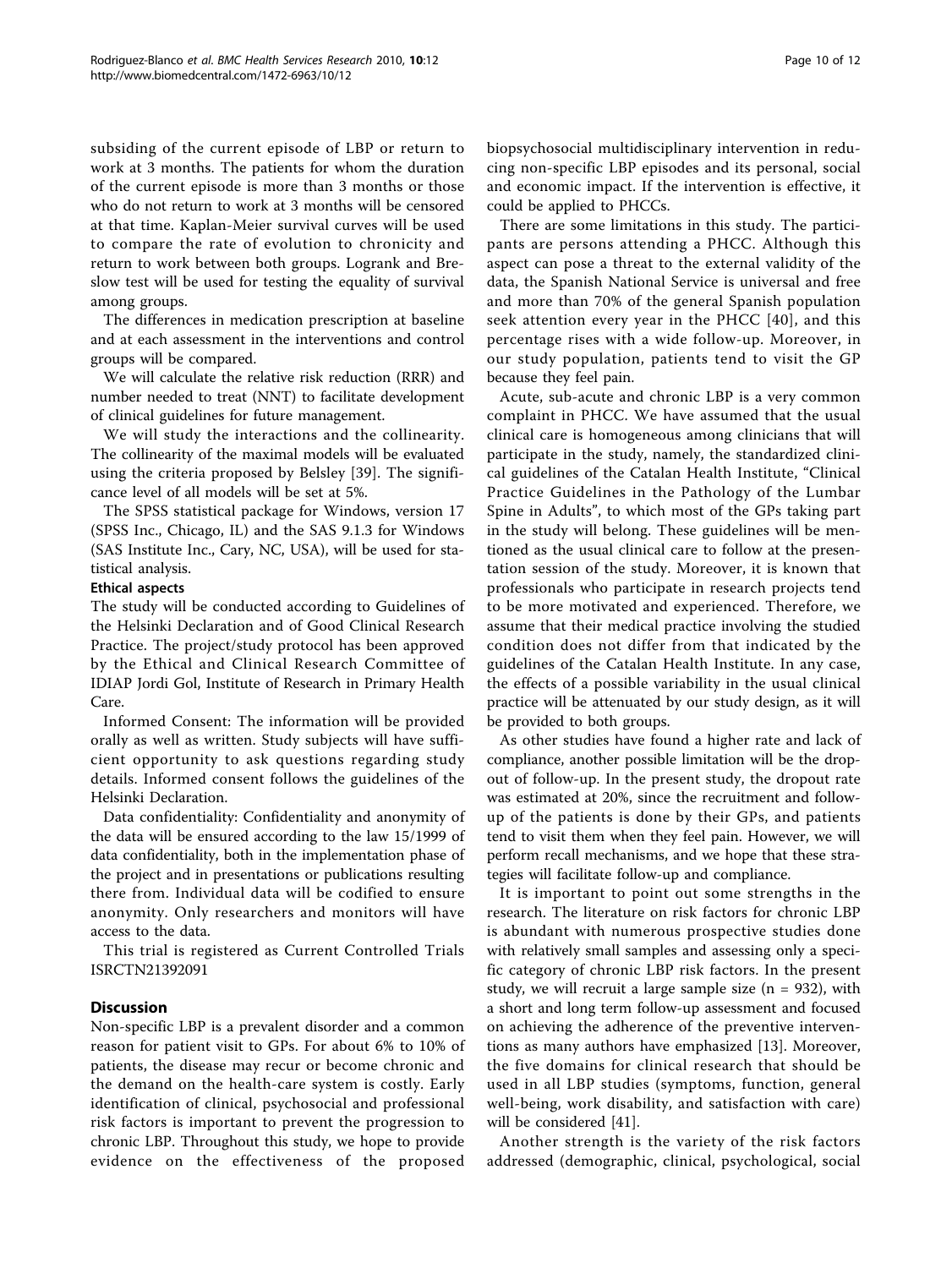<span id="page-10-0"></span>and professional characteristics), which enables an analysis of interrelations and allows identification and/or confirms the risk factors for chronic LBP.

Furthermore, the sample size is calculated taking into account the intraclass correlation coefficient and the design effect. Cluster specific methods and multilevel analyses will be used, because the PHCC rather than the patients were randomised. Because responsiveness is not an immutable characteristic, but may vary according to population and context [[42\]](#page-11-0), each questionnaire's responsiveness will be evaluated in our setting.

Finally, one notable aspect of the biopsychosocial multidisciplinary intervention is the promotion of the transdisciplinarity [\[43\]](#page-11-0) between professionals, where team members feel empowered by the contribution of other colleagues.

#### Acknowledgements

This study is granted by "Fundació La Marató de TV3", (grant number 071610), Barcelona, Spain.

We thank FM Kovacs who has shared the research team's knowledge and experience, raising numerous questions and suggestions that have been discussed and clarified in this protocol.

#### Author details

<sup>1</sup>Institut d'Investigació en Atenció Primària Jordi Gol (IDIAP Jordi Gol), Institut Català de la Salut, C/Gran Via de les Corts Catalanes 587 àtic, 08007 Barcelona, Spain. <sup>2</sup>SAP Litoral, Institut Català de la Salut, C/Lope de Vega 138, 08005, Barcelona, Spain. <sup>3</sup>Societat Catalana de Medicina Familiar i Comunitària (CAMFIC), C/Portaferrissa n°8 Pral, 08002 Barcelona, Spain. 4 Facultat de Psicologia, Universitat Autònoma de Barcelona, 08193 Bellaterra, Barcelona, Spain. <sup>5</sup>Hospital de Sant Pau, C/Sant Antoni Maria Claret 167,08025 Barcelona, Spain. <sup>6</sup>SAP de suport al Diagnostic i Tractament, Institut Català de la Salut, Av. De les Drassanes, 17-21, 08001 Barcelona, Spain. <sup>7</sup>EAP Verneda Nord, Institut Català de la Salut, Pl. de la Infància, s/n, o<br>8020, Barcelona, Spain. <sup>8</sup>EAP Manso, Institut Català de la Salut, Manso 19, 08015 Barcelona, Spain. <sup>9</sup>Hospital Clínic i Provincial de Barcelona, Villarroel 170, 08036, Barcelona, Spain.

#### Authors' contributions

All authors were responsible for the conception of the project and drafting the first study proposal. TRB, IFSM, MBC, AB and EPR were involved in writing the manuscript, and all authors critically revised and approved the final manuscript. TRB, IFSM, MBC, JM, ENJ and EPR designed the methodology and TRB designed the statistical analysis. IFSM, MJGM, RMP, MRO and EPR contributed to the description of the background, designed the questionnaires and made the presentation for the recruitment of the PHCC. TRB, MBC, JM, EMM, ENJ, MJGM, MPO, RMP, MNJ and EPR designed the biopsychosocial multidisciplinary intervention and elaborated the educational DVD. AB is the trained fellow and designed the questionnaires and the centralized database. AB, JM, EMM, MJGM and MPO performed the pilot study.

#### Competing interests

The authors declare that they have no competing interests. The study sponsors have no role in the study design, the collection, analysis, or interpretation of the data, the writing of the report, or the decision to submit the paper for publication.

#### Received: 18 September 2009

Accepted: 12 January 2010 Published: 12 January 2010

#### References

- 1. Humbría Mendiola A, Carmona L, Peña Sagredo JL, Ortiz AM, Grupo de Estudio EPISER: Impacto poblacional del dolor lumbar en España: resultados del estudio EPISER. Rev Esp Reumatol 2002, 29:471-478.
- 2. Picavet HS, Schouten JS, Smit HA: Prevalence and consequences of low back problems in The Netherlands, working vs non-working population, the MORGEN-Study. Monitoring Project on Risk Factors for Chronic Disease. Public Health 1999, 113:73-77.
- 3. Krismer M, van TM: Strategies for prevention and management of musculoskeletal conditions. Low back pain (non-specific). Best Pract Res Clin Rheumatol 2007, 21:77-91.
- 4. Gonzalez Viejo MA, Condon Huerta MJ: [Disability from low back pain in Spain]. Med Clin (Barc) 2000, 114:491-492.
- 5. Kovacs FM, Fernandez C, Cordero A, Muriel A, Gonzalez-Lujan L, Gil del Real MT: Non-specific low back pain in primary care in the Spanish National Health Service: a prospective study on clinical outcomes and determinants of management. BMC Health Serv Res 2006, 6:57.
- 6. Linton SJ, van Tulder MW: Preventive interventions for back and neck pain problems: what is the evidence?. Spine 2001, 26:778-787
- 7. Primary care interventions to prevent low back pain in adults: recommendation statement. Am Fam Physician 2005, 71:2337-2338.
- 8. Linton SJ: Early identification and intervention in the prevention of musculoskeletal pain. Am J Ind Med 2002, 41:433-442.
- 9. Linton SJ, Boersma K, Jansson M, Svard L, Botvalde M: The effects of cognitive-behavioral and physical therapy preventive interventions on pain-related sick leave: a randomized controlled trial. Clin J Pain 2005, 21:109-119.
- 10. Linton SJ: A review of psychological risk factors in back and neck pain. Spine 2000, 25:1148-1156.
- 11. Pincus T, Burton AK, Vogel S, Field AP: A systematic review of psychological factors as predictors of chronicity/disability in prospective cohorts of low back pain. Spine 2002, 27:E109-E120.
- 12. Guzman J, Esmail R, Karjalainen K, Malmivaara A, Irvin E, Bombardier C: Multidisciplinary rehabilitation for chronic low back pain: systematic review. BMJ 2001, 322:1511-1516.
- 13. Karjalainen K, Malmivaara A, van TM, Roine R, Jauhiainen M, Hurri H, Koes B: Multidisciplinary biopsychosocial rehabilitation for subacute low back pain among working age adults. Cochrane Database Syst Rev 2003, CD002193.
- 14. Airaksinen O, Brox JI, Cedraschi C, Hildebrandt J, Klaber-Moffett J, Kovacs F, Mannion AF, Reis S, Staal JB, Ursin H, Zanoli G: Chapter 4. European guidelines for the management of chronic nonspecific low back pain. Eur Spine J 2006, 15(Suppl 2):S192-S300.
- 15. Kovacs FM, Abraira V, Zamora J, Fernandez C: The transition from acute to subacute and chronic low back pain: a study based on determinants of quality of life and prediction of chronic disability. Spine 2005, 30:1786- 1792.
- 16. Bordas JM, Forcada J, García JA, Joaniquet FX, Pellisé F, Mazeres O, Prat N, Romera M: Guies de pràctica clínica i material docent. Patologia de la columna lumbar en l'adult Barcelona: Institut Català de la Salut 2004.
- 17. Grupo Español de Trabajo del Programa Europeo COST B13. Resumen de las recomendaciones de la Guía de Práctica Clínica para lumbalgia inespecífica 2005, Ref Type: Unenacted Bill/Resolution.
- 18. Fundació Kovacs: El Manual de la Espalda Palma de Mallorca: Fundació Kovacs 2002.
- 19. Burton AK, Waddell G, Tillotson KM, Summerton N: Information and advice to patients with back pain can have a positive effect. A randomized controlled trial of a novel educational booklet in primary care. Spine 1999, 24:2484-2491.
- 20. Roland M, Morris R: A study of the natural history of back pain. Part I: development of a reliable and sensitive measure of disability in lowback pain. Spine 1983, 8:141-144.
- 21. Kovacs FM, Llobera J, Gil del Real MT, Abraira V, Gestoso M, Fernandez C, Fernández C, Primaria Group: Validation of the spanish version of the Roland-Morris questionnaire. Spine 2002, 27:538-542.
- 22. Bombardier C, Hayden J, Beaton DE: Minimal clinically important difference. Low back pain: outcome measures. J Rheumatol 2001, 28:431-438.
- 23. Ruiz LR, Pagerols BM, Ferrer MI, Collado CA: [The language of pain]. Med Clin (Barc) 1991, 96:196.